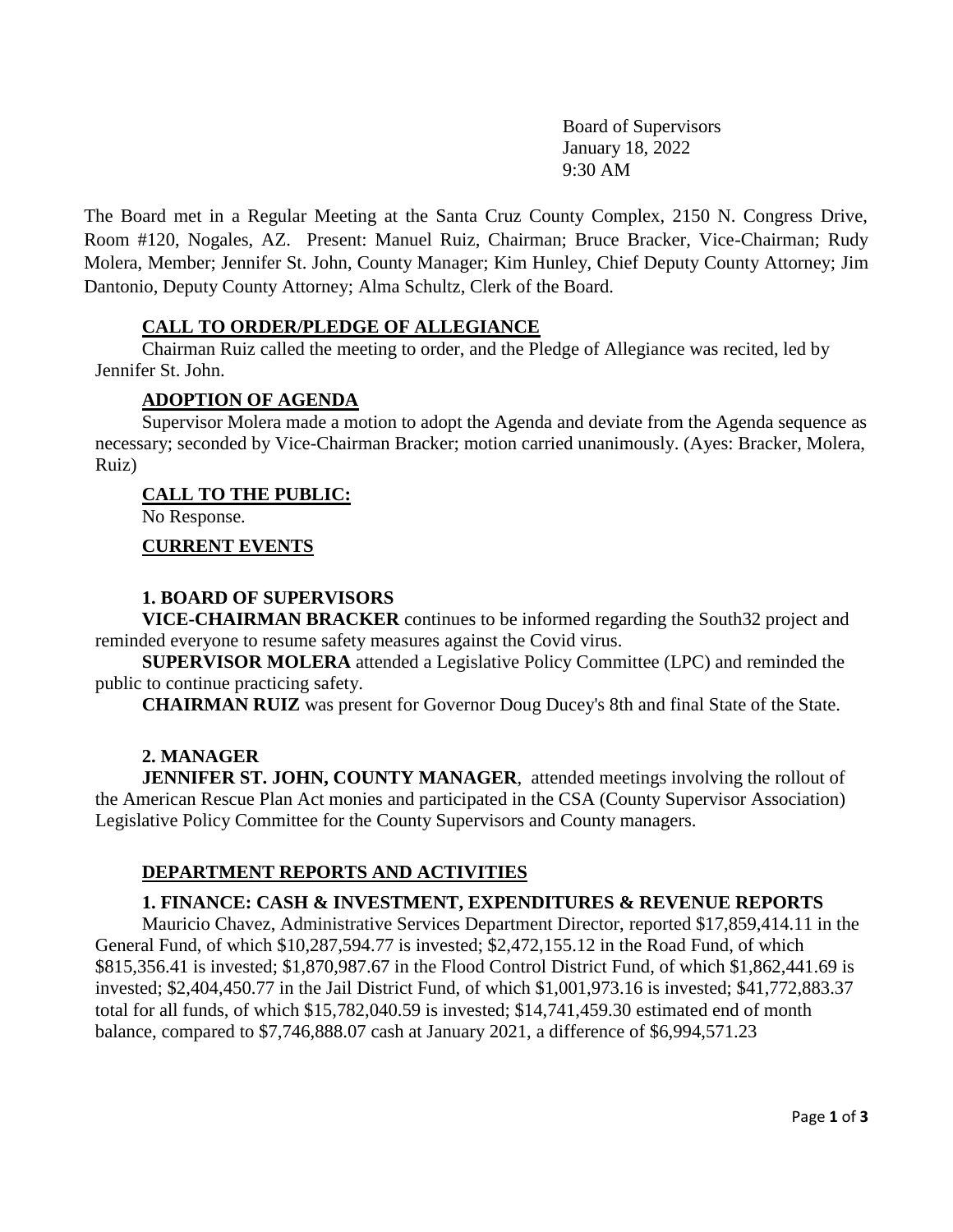# **ACTION ITEMS**

# **1. DISCUSSION/POSSIBLE ACTION TO APPROVE GRANT AGREEMENTS WITH ARIZONA DEPARTMENT OF TRANSPORTATION (ADOT) AERONAUTICS DIVISION FOR THE IMPROVEMENT OF THE NOGALES INTERNATIONAL AIRPORT: (REQ: SPECIAL PROJECTS)**

Vice-Chairman Bracker made a motion to approve items 1a-1c, seconded by Supervisor Molera; the motion carried unanimously. (Ayes: Bracker, Molera, Ruiz)

# **A E2S3O 01C – RUNWAY VERTICAL/VISUAL GUIDANCE SYSTEM (PAPI'S), ELECTRICAL UPGRADE (PHASE I) IN THE AMOUNT OF \$200,000**

**B E2S3P 01C – RUNWAY MIRL/HIRL INSTALL, ELECTRICAL UPGRADE (PHASE I) IN THE AMOUNT OF \$1,500,000**

# **C E2S3Q 01C – VERTICAL/VISUAL GUIDANCE SYSTEM, ELECTRICAL UPGRADE (PHASE I) GUIDANCE SIGNS IN THE AMOUNT OF \$120,000**

## **2. DISCUSSION/POSSIBLE ACTION TO APPROVE AMENDMENTS TO GRANT AGREEMENTS WITH ARIZONA DEPARTMENT OF TRANSPORTATION (ADOT) AERONAUTICS DIVISION FOR THE IMPROVEMENT OF THE NOGALES INTERNATIONAL AIRPORT: (REQ: SPECIAL PROJECTS)**

Supervisor Molera made a motion to approve 2a & 2b, seconded by Vice-Chairman Bracker; the motion carried unanimously. (Ayes: Bracker, Molera, Ruiz)

# **A E2S1H 01C – REILS ELECTRICAL UPGRADE PHASE I DATED 10/06/2021, AMENDMENT NO. ONE, IN THE AMOUNT OF \$75,000**

## **B E2S1I 01C – ELECTRICAL UPGRADES FOR ROTATING BEACON (PHASE I) EXECUTED 10/06/2021, AMENDMENT NO. ONE, IN THE AMOUNT OF \$100,000**

## **3. DISCUSSION/POSSIBLE ACTION ON THE RECOMMENDATION OF APPROVAL/DISAPPROVAL OF APPLICATION FOR SPECIAL EVENT LICENSE FOR TUBAC ROTARY CLUB, INC., 04/10/22, TUBAC (REQ: CLERK)**

Vice-Chairman Bracker made a motion to approve, seconded by Supervisor Molera; the motion carried unanimously. (Ayes: Bracker, Molera, Ruiz)

## **4. TAX VALUATION ADJUSTMENT(S): (REQ: ASSESSOR)**

were approved as submitted by the County Assessor's Office. (Motion: Supervisor Molera; second: Vice-Chairman Bracker; motion carried unanimously) (Ayes: Bracker, Molera, Ruiz)

# **A 112-26-026 - NICKELS RANDALL D., RESOLUTION NO. 56281**

# **B 112-26-027 - NICKELS RANDALL D., RESOLUTION NO. 56282**

**5. MONTHLY REPORTS** were approved as submitted. (Motion: Vice-Chairman Bracker; second: Supervisor Molera; motion carried unanimously) (Ayes: Bracker, Molera, Ruiz)

**6. APPROVAL OF MINUTES: 01/04/2022** were approved as submitted. (Motion: Supervisor Molera; second: Vice-Chairman Bracker; motion carried unanimously) (Ayes: Bracker, Molera, Ruiz)

**7. DEMANDS** were approved in the total amount of \$902,496.21, of which \$252,567.76 is from the General Fund. Details of these expenditures are available for inspection during working hours and